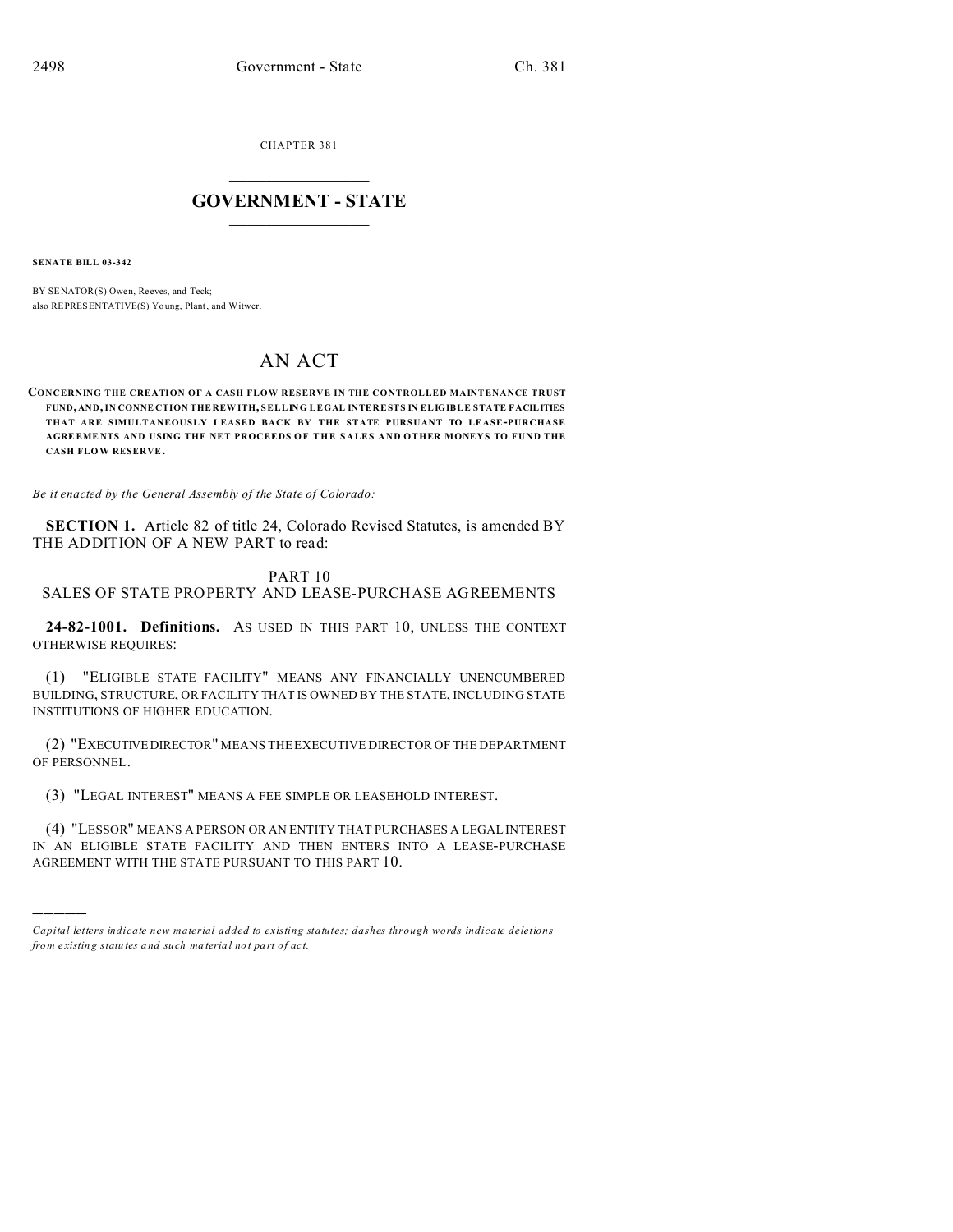(5) "PROPERTY SALE AGREEMENT" MEANS ANY WRITTEN INSTRUMENT PURSUANT TO WHICH THE EXECUTIVE DIRECTOR SELLS A LEGAL INTEREST IN AN ELIGIBLE STATE FACILITY IN EXCHANGE FOR MONETARY CONSIDERATION SPECIFIED IN SUCH INSTRUMENT.

**24-82-1002. Sale - lease-purchase agreements.** (1) (a) IN ADDITION TO ANY OTHER SALES OTHERWISE PERMITTED BY STATE LAW, ON OR BEFORE JANUARY 1, 2004, THE EXECUTIVE DIRECTOR, WITH THE APPROVAL OF THE DIRECTOR OF THE OFFICE OF STATE PLANNING AND BUDGETING AND THE STATE TREASURER, MAY SELL A LEGAL INTEREST IN ONE OR MORE ELIGIBLE STATE FACILITIES TO RAISE UP TO ONE HUNDRED SIXTY MILLION DOLLARS OF NET PROCEEDS FOR THE STATE. THE EXECUTIVE DIRECTOR SHALLNOT SELL A LEGAL INTEREST IN AN ELIGIBLE STATE FACILITY UNLESS, SIMULTANEOUS WITH THE EXECUTION OF THEPROPERTY SALE AGREEMENT, THE STATE LEASES BACK THE SAME FACILITY PURSUANT TO A LEASE-PURCHASE AGREEMENT.

(b) THE EXECUTIVE DIRECTOR, WITH THE APPROVAL OF THE DIRECTOR OF THE OFFICE OF STATE PLANNING AND BUDGETING AND THE STATE TREASURER, MAY SELL A LEGAL INTEREST IN AN ELIGIBLE STATE FACILITY TO ANY NATURAL PERSON, PARTNERSHIP, LIMITED PARTNERSHIP, LIMITED PARTNERSHIP ASSOCIATION, COOPERATIVE, TRUST, LIMITED LIABILITY COMPANY, ASSOCIATION, FOR-PROFIT OR NONPROFIT CORPORATION, SPECIAL PURPOSE AUTHORITY AS DEFINED IN SECTION 24-77-102 (15), OR COMMERCIAL BANK AS A TRUSTEE.

(2) (a) THE NET PROCEEDS RECEIVED BY THE EXECUTIVE DIRECTOR FROM THE SALE OF A LEGAL INTEREST IN AN ELIGIBLE STATE FACILITY SHALL BE TRANSMITTED TO THE STATE TREASURER, WHO SHALL DEPOSIT THE SAME IN THE CONTROLLED MAINTENANCE TRUST FUND CREATED IN SECTION 24-75-302.5 TO BE DESIGNATED AS PART OF THE CASH FLOW RESERVE.

(b) ANY MONEYS RECEIVED BY THE STATE FROM THE SALE OF A LEGAL INTEREST IN AN ELIGIBLE STATE FACILITY ARE EXCLUDED FROM STATE FISCAL YEAR SPENDING FOR PURPOSES OF SECTION 20 OF ARTICLE X OF THE STATE CONSTITUTION AND ARTICLE 77 OF THIS TITLE BECAUSE SUCH MONEYS ARE PROCEEDS FROM A PROPERTY SALE AS DEFINED IN SECTION 24-77-102 (11) OR INTEREST OR INCOME DERIVED FROM THE SALE OF PROCEEDS FROM A PROPERTY SALE.

(3) (a) (I) THE EXECUTIVE DIRECTOR IS AUTHORIZED TO EXECUTE A LEASE-PURCHASE AGREEMENT FOR UP TO TWENTY YEARS, SUBJECT TO ANNUAL RENEWAL, FOR ANY LEGAL INTEREST IN A PROPERTY THAT THE EXECUTIVE DIRECTOR HAS SOLD PURSUANT TO SUBSECTION (1) OF THIS SECTION. THE LEASE-PURCHASE AGREEMENT SHALL PROVIDE THAT ALL OF THE OBLIGATIONS OF THE STATE UNDER SUCH AGREEMENT SHALL BE SUBJECT TO ANNUAL APPROPRIATION BY THE GENERAL ASSEMBLY AND SHALL PROVIDE THAT SUCH OBLIGATIONS SHALL NOT BE DEEMED OR CONSTRUED AS CREATING AN INDEBTEDNESS OF THE STATE WITHIN THE MEANING OF ANY PROVISION OF THE STATE CONSTITUTION OR THE LAWS OF THIS STATE CONCERNING OR LIMITING THE CREATION OF INDEBTEDNESS BY THE STATE AND SHALL NOT CONSTITUTE A MULTIPLE-FISCAL YEAR DIRECT OR INDIRECT DEBT OR OTHER FINANCIAL OBLIGATION OF THE STATE WITHIN THE MEANING OF SECTION 20 (4) OF ARTICLE X OF THE STATE CONSTITUTION. IN THE EVENT THE EXECUTIVE DIRECTOR DOES NOT RENEW OR THE GENERAL ASSEMBLY DOES NOT MAKE AN APPROPRIATION FOR A LEASE-PURCHASE AGREEMENT AUTHORIZED BY THIS SUBSECTION (3), THE SOLE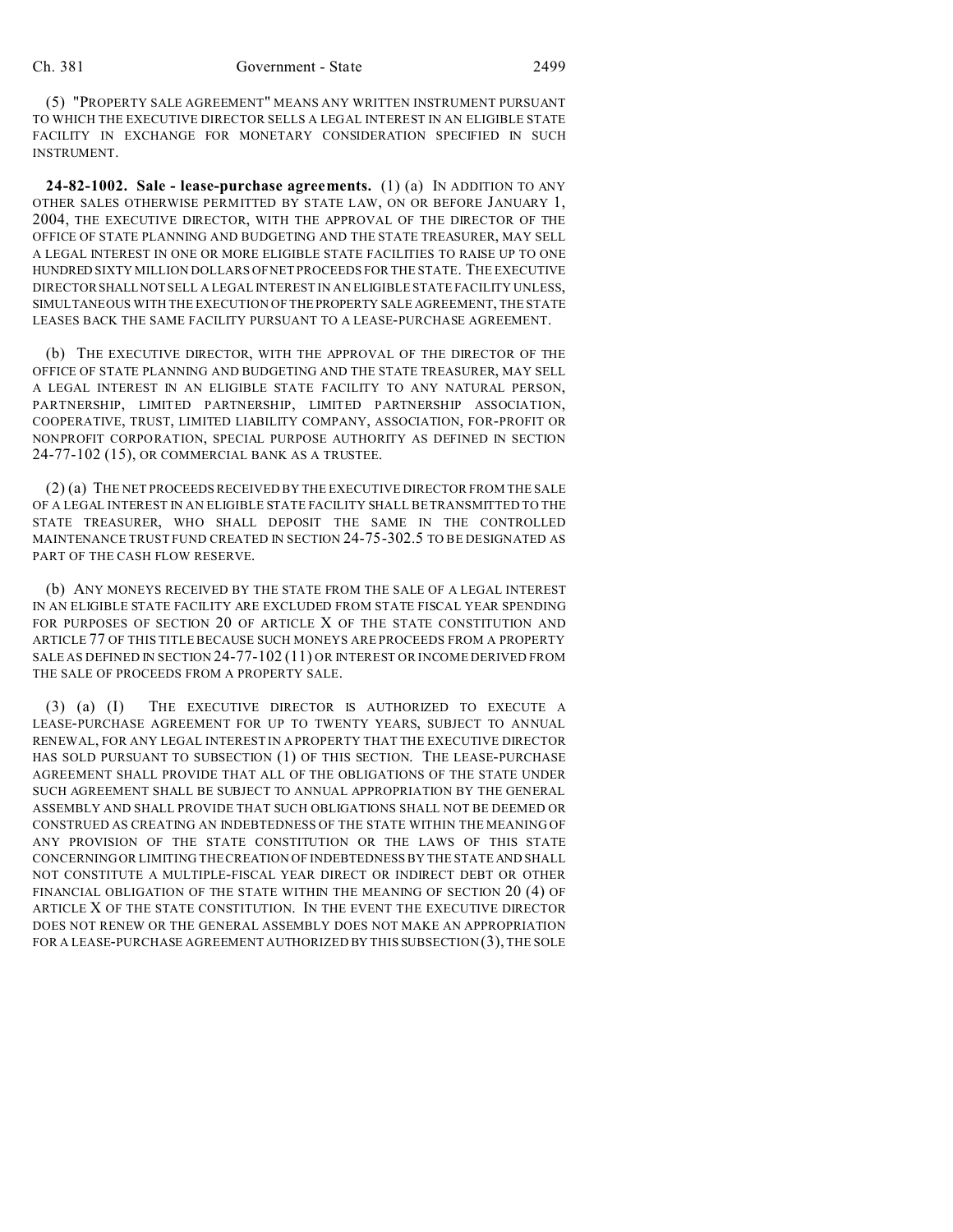SECURITY AVAILABLE TO THE LESSOR SHALL BE THE LEGAL INTEREST IN THE PROPERTY THAT IS THE SUBJECT OF THE LEASE-PURCHASE AGREEMENT.

(II) THE EXECUTIVE DIRECTOR SHALL NOT EXECUTE OR RENEW A LEASE-PURCHASE AGREEMENT WITHOUT THE APPROVAL OF THE DIRECTOR OF THE OFFICE OF STATE PLANNING AND BUDGETING AND THE STATE TREASURER.

(b) IF THE EXECUTIVE DIRECTOR EXECUTES OR RENEWS A LEASE-PURCHASE AGREEMENT AUTHORIZED BY THIS SUBSECTION (3) AND THE GENERAL ASSEMBLY MAKES AN APPROPRIATION FOR THE LEASE PAYMENTS, SUCH APPROPRIATION MAY BE MADE FROM:

(I) ANY MONEYS TRANSFERRED TO THE STATE GENERAL FUND FROM THE UNEXPENDED AND UNENCUMBERED MONEYS IN THE TOBACCO LITIGATION SETTLEMENT CASH FUND CREATED IN SECTION 24-22-115;

(II) ANY OTHER MONEYS IN THE STATE GENERAL FUND; OR

(III) ANY OTHER LEGALLY AVAILABLE SOURCE.

(c) A LEASE-PURCHASE AGREEMENT AUTHORIZED IN SUBSECTION (1) OF THIS SECTION MAY CONTAIN SUCH TERMS, PROVISIONS, AND CONDITIONS AS THE EXECUTIVE DIRECTOR MAY DEEM APPROPRIATE, INCLUDING ALL OPTIONAL TERMS; EXCEPT THAT THE LEASE-PURCHASEAGREEMENTSHALL SPECIFICALLY AUTHORIZE THE STATE TO RECEIVE FEE TITLE OR ALL REMAINING LEASEHOLD INTERESTS TO ALL REAL PROPERTY THAT IS THE SUBJECT OF THE LEASE-PURCHASE AGREEMENT ON OR PRIOR TO THE EXPIRATION OF THE TERMS OF THE LEASE-PURCHASE AGREEMENT UPON PAYMENT OF ALL RENTALS AND OTHER AMOUNTS DUE PURSUANT TO THE TERMS OF THE LEASE-PURCHASE AGREEMENT.

(d) A LEASE-PURCHASE AGREEMENT AUTHORIZED IN THIS SUBSECTION (3) MAY PROVIDE FOR THE ISSUANCE, DISTRIBUTION, AND SALE OF INSTRUMENTS BY THE LESSOR EVIDENCING RIGHTS TO RECEIVE RENTALS AND OTHER PAYMENTS MADE AND TO BE MADE UNDER THE LEASE-PURCHASE AGREEMENT. IN THE EVENT SUCH INSTRUMENTS ARE ISSUED, DISTRIBUTED, OR SOLD, THEY SHALL BE ISSUED, DISTRIBUTED, OR SOLD BY THE LESSOR, OR ANY PERSON DESIGNATED BY THE LESSOR, AND NOT BY THE STATE AND SHALL NOT CREATE A RELATIONSHIP BETWEEN THE PURCHASERS OF SUCH INSTRUMENTS AND THE STATE OR CREATE ANY OBLIGATION ON THE PART OF THE STATE TO SAID PURCHASERS. SUCH INSTRUMENTS SHALL NOT BE NOTES, BONDS, OR ANY OTHER EVIDENCE OF INDEBTEDNESS OF THE STATE WITHIN THE MEANING OF ANY PROVISION OF THE STATE CONSTITUTION OR THE LAWS OF THIS STATE CONCERNING OR LIMITING THE CREATION OF INDEBTEDNESS OF THE STATE AND SHALL NOT CONSTITUTE A MULTIPLE-FISCAL YEAR DIRECT OR INDIRECT DEBT OR OTHER FINANCIAL OBLIGATION OF THE STATE WITHIN THE MEANING OF SECTION  $20(4)$ OF ARTICLE X OF THE STATE CONSTITUTION.

(e) AMOUNTS REPRESENTING INTEREST PAID UNDER A LEASE-PURCHASE AGREEMENT AUTHORIZED IN SUBSECTION (1) OF THIS SECTION SHALL BE EXEMPT FROM STATE INCOME TAX.

(f) THE EXECUTIVE DIRECTOR IS AUTHORIZED TO ENTER INTO SUCH ANCILLARY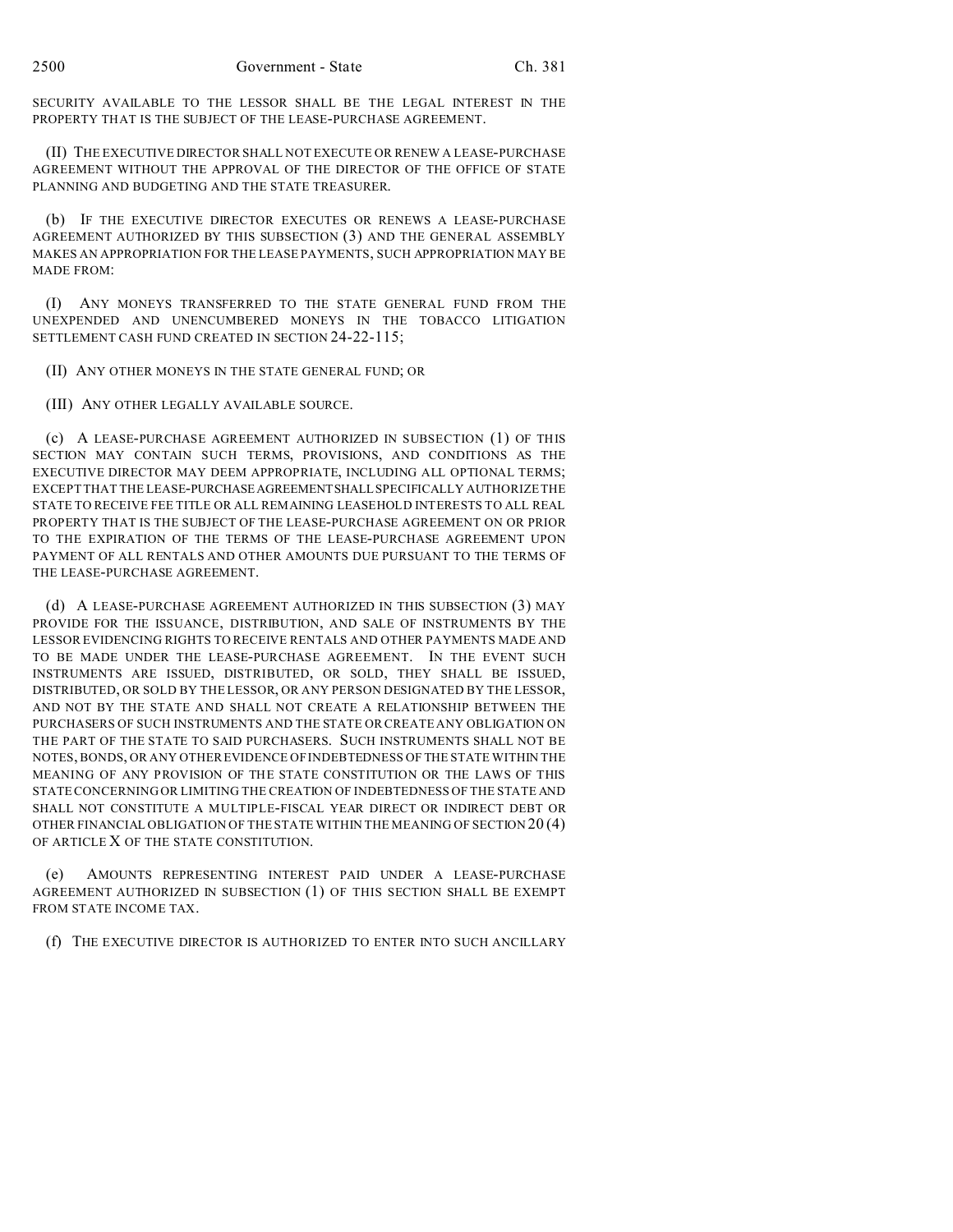AGREEMENTS AND INSTRUMENTS AS ARE DEEMED NECESSARY OR APPROPRIATE IN CONNECTION WITH A LEASE-PURCHASE AGREEMENT, INCLUDING BUT NOT LIMITED TO GROUND LEASES, EASEMENTS, OR OTHER INSTRUMENTS RELATING TO THE REAL PROPERTY ON WHICH THE FACILITIES ARE LOCATED.

(4) THE PROVISIONS OF SECTION 24-30-202 (5) (b) SHALL NOT APPLY TO A LEASE-PURCHASE AGREEMENT AUTHORIZED IN SUBSECTION (3) OF THIS SECTION OR ANY ANCILLARY AGREEMENT ENTERED INTO PURSUANT TO PARAGRAPH (f) OF SUBSECTION (3) OF THIS SECTION. ANY PROVISION OF THE FISCAL RULES PROMULGATED PURSUANT TO SECTION 24-30-202 (1) AND (13) THAT THE STATE CONTROLLER DEEMS TO BE INCOMPATIBLE OR INAPPLICABLE WITH RESPECT TO SAID LEASE-PURCHASE AGREEMENT OR ANYSUCHANCILLARY AGREEMENT MAY BE WAIVED BY THE CONTROLLER OR HIS OR HER DESIGNEE.

(5) THE EXECUTIVE DIRECTOR MAY RETAIN ATTORNEYS, CONSULTANTS, OR FINANCIAL PROFESSIONALS TO THE EXTENT NECESSARY TO PROTECT THE INTERESTS OF THE STATE AND TO ENTER INTO ANY AGREEMENTS AUTHORIZED PURSUANT TO THIS SECTION. THE EXECUTIVE DIRECTOR SHALL USE A COMPETITIVE SELECTION PROCESS APPROVED BY THE DIRECTOR OF THE OFFICE OF STATE PLANNING AND BUDGETING TO SELECT ANY ATTORNEYS, CONSULTANTS, OR FINANCIAL PROFESSIONALS TO BE RETAINED, BUT EXECUTION OF SUCH RETENTION AGREEMENTS SHALL NOT BE GOVERNED BY THE "PROCUREMENTCODE", ARTICLES101 TO 112 OF THIS TITLE. ANY FEES CHARGED BY ANY PERSONS RETAINED SHALL BE PAID ONLY FROM PROCEEDS OF THE SALE OF ELIGIBLE STATE PROPERTY AND SHALL NOT BE PAID FROM ANY OTHER SOURCE.

(6) NO LATER THAN NOVEMBER 1, 2003, THE EXECUTIVE DIRECTOR SHALL REPORT TO THE JOINT BUDGET COMMITTEE OF THE GENERAL ASSEMBLY OF HIS OR HER INTENTIONS REGARDING THE EXECUTION OF A PROPERTY SALE AGREEMENT AND A LEASE-PURCHASE AGREEMENT PURSUANT TO THIS SECTION. THE EXECUTIVE DIRECTOR SHALL SET FORTH HIS OR HER REASONS FOR EXECUTING OR CHOOSING NOT TO EXECUTE SUCH AGREEMENTS AND THE PROPOSED TERMS, CONDITIONS, AND EXECUTION DATE OF SUCH AGREEMENTS THAT THE EXECUTIVE DIRECTOR INTENDS TO EXECUTE.

**24-82-1003. Repeal of part.** THIS PART 10 IS REPEALED, EFFECTIVE JANUARY 1, 2004, UNLESS THE EXECUTIVE DIRECTOR ENTERS INTO AT LEAST ONE PROPERTY SALE AGREEMENT PURSUANT TO THIS PART 10. IF THE EXECUTIVE DIRECTOR ENTERS INTO AT LEAST ONE PROPERTY SALE AGREEMENT PURSUANT TO THIS PART 10, WITHIN TEN DAYS FOLLOWING ITS EXECUTION THE EXECUTIVE DIRECTOR SHALL NOTIFY THE REVISOR OF STATUTES THAT A PROPERTY SALE AGREEMENT HAS BEEN EXECUTED AND THIS SECTION SHALL BE REPEALED, EFFECTIVE JANUARY 1, 2004.

**SECTION 2.** 24-22-115 (1), Colorado Revised Statutes, is amended to read:

**24-22-115. Tobacco litigation settlement cash fund - creation.** (1) There is hereby created in the state treasury the tobacco litigation settlement cash fund. The cash fund shall consist of all moneys transmitted to the state treasurer in accordance with the terms of the master settlement agreement, the smokeless tobacco master settlement agreement, and the consent decree approved and entered by the court in the case denominated *State of Colorado, ex rel. Gale A. Norton, Attorney General v.*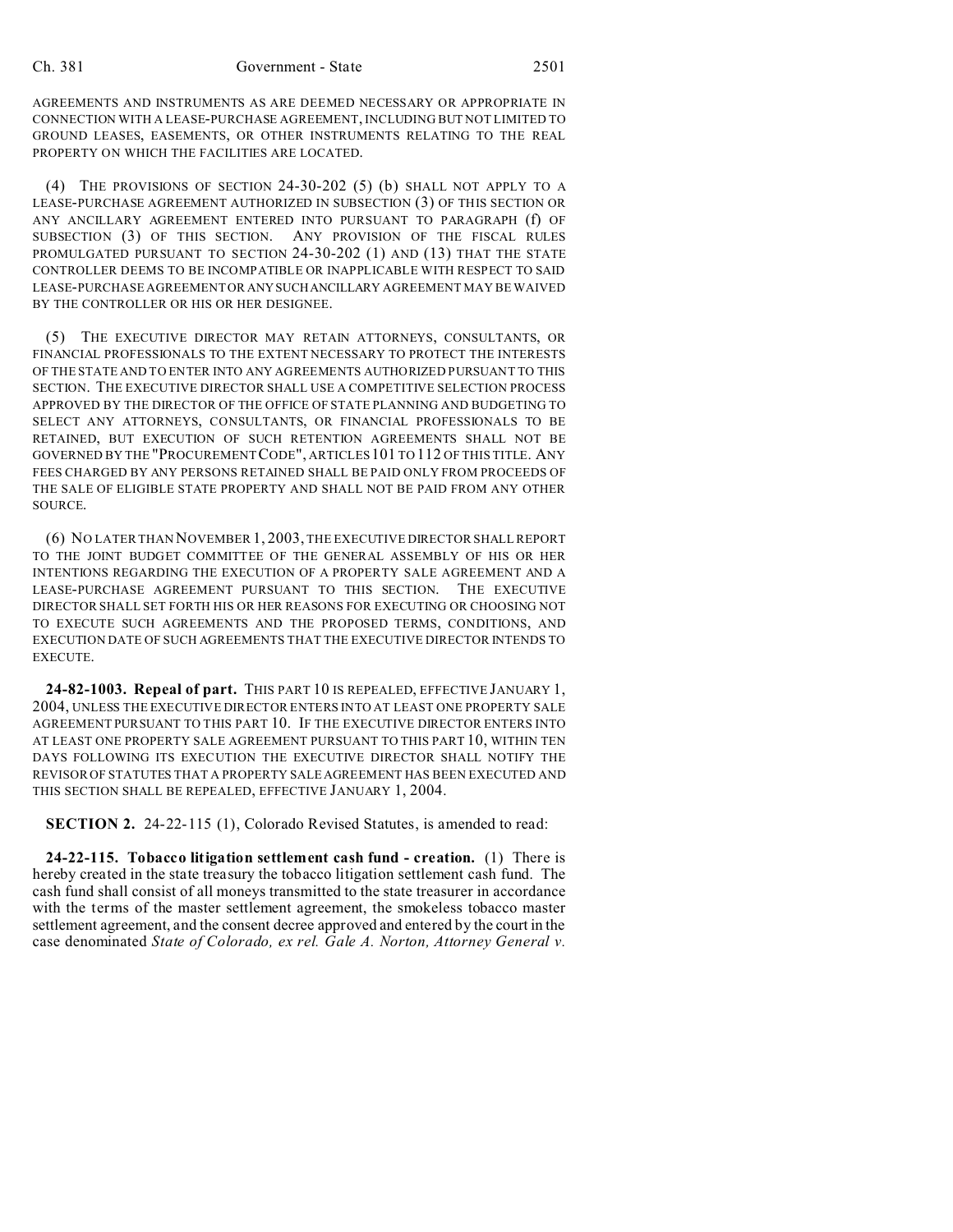## 2502 Government - State Ch. 381

*R.J. Reynolds Tobacco Co.; American Tobacco Co., Inc.; Brown & Williamson Tobacco Corp.; Liggett & Myers, Inc.; Lorillard Tobacco Co., Inc.; Phillip Morris, Inc.; United States Tobacco Co.; B.A.T. Industries, P.L.C.; The Council For Tobacco Research--U.S.A., Inc.; and Tobacco Institute, Inc.,* Case No. 97 CV 3432, in the district court for the city and county of Denver other than moneys credited to the tobacco litigation settlement trust fund pursuant to section 24-22-115.5. EXCEPT AS PROVIDED IN SUBSECTION (2) OF THIS SECTION, AT THE END OF THE 2003-04 FISCAL YEAR AND AT THE END OF EACH SUCCEEDING FISCAL YEAR, BUT PRIOR TO THE MAKING OF ANY TRANSFER OF MONEYS FROM THE CASH FUND TO THE TOBACCO LITIGATION SETTLEMENT TRUST FUND AT THE END OF THE FISCAL YEAR AS REQUIRED BY THIS SUBSECTION (1), THE GENERAL ASSEMBLY MAY TRANSFER UNEXPENDED AND UNENCUMBERED MONEYS AND MONEYS NOT APPROPRIATED FOR THE FOLLOWING YEAR TO THE STATE GENERAL FUND, AND SUCH MONEYS THAT ARE TRANSFERRED MAY BE APPROPRIATED BY THE GENERAL ASSEMBLY TO MAKE LEASE PAYMENTS PURSUANT TO SECTION 24-82-1002. Except as provided in subsection (2) of this section, all interest derived from the deposit and investment of moneys in the cash fund shall be credited to the cash fund; except that beginning with the fiscal year 2001-02, and each fiscal year thereafter, all interest derived from the deposit and investment of moneys in the cash fund shall be credited to the breast and cervical cancer prevention and treatment fund created pursuant to section 26-4-532, C.R.S. Except as provided in subsection (2) of this section, all moneys in the cash fund shall be subject to appropriation by the general assembly for such purposes as may be authorized by law in accordance with the terms of the settlement agreements and the consent decree. Except as provided in subsection (2) of this section, at the end of any fiscal year, all unexpended and unencumbered moneys and all moneys not appropriated for the following fiscal year in the cash fund shall be transferred to the tobacco litigation settlement trust fund.

**SECTION 3.** 24-30-1303 (1), Colorado Revised Statutes, is amended BY THE ADDITION OF A NEW PARAGRAPH to read:

**24-30-1303. Department of personnel - responsibilities.** (1) The department shall:

(ee) NEGOTIATE AND EXECUTE PROPERTY SALE AGREEMENTS AND LEASE-PURCHASE AGREEMENTS PURSUANT TO PART 10 OF ARTICLE 82 OF THIS TITLE.

**SECTION 4.** 24-75-302.5 (2) (a), Colorado Revised Statutes, is amended, and the said 24-75-302.5 (2) is further amended BY THE ADDITION OF A NEW PARAGRAPH, to read:

**24-75-302.5. Controlled maintenance - trust fund.** (2) (a) There is hereby created the controlled maintenance trust fund, the principal of which shall consist of general fund revenues transferred thereto as provided in section  $24-75-201.1(1)(c.5)$ (II) AND MONEYS IDENTIFIED IN PARAGRAPH (e) OF THIS SUBSECTION (2). EXCEPT AS OTHERWISE PROVIDED IN PARAGRAPH (e) OF THIS SUBSECTION (2), for the 1996-97 fiscal year and fiscal years thereafter, the principal of the trust fund may constitute all or some portion of the state emergency reserve established pursuant to section 24-77-104 and may be expended in any given fiscal year as provided in said section. The principal of the trust fund shall not be expended or appropriated for any other purpose OTHER THAN USE AS PART OF THE STATE EMERGENCY RESERVE OR THE CASH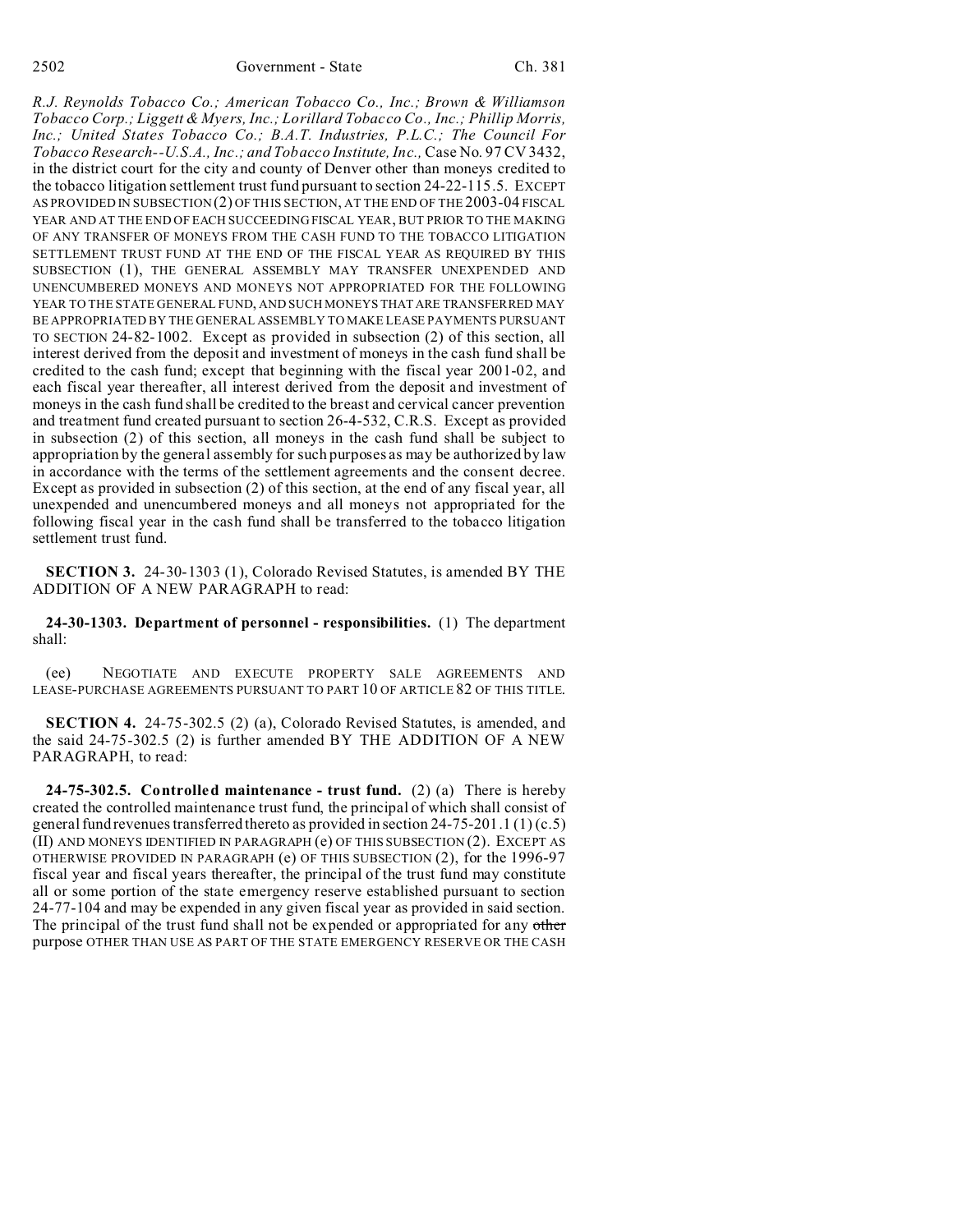FLOW RESERVE. The state treasurer may in the state treasurer's discretion deposit, redeposit, invest, and reinvest moneys accrued or accruing to the controlled maintenance trust fund in the types of deposits and investments authorized in sections 24-36-109, 24-36-112, and 24-36-113.

(e) (I) IN ADDITION TO ANY GENERAL FUND REVENUES TRANSFERRED TO THE CONTROLLED MAINTENANCE TRUST FUND AS PROVIDED IN SECTION 24-75-201.1 (1) (c.5)(II), THE TRUST FUND SHALL ALSO CONSIST OF THE FOLLOWING MONEYS, WHICH SHALL BE DESIGNATED AS A CASH FLOW RESERVE:

(A) ANY MONEYS DEPOSITED PURSUANT TO SECTION  $24-82-1002$  (2) (a);

(B) FORTY MILLION DOLLARS OF MONEYS TRANSFERRED TO THE CONTROLLED MAINTENANCE TRUST FUND FROM THE GENERAL FUND ON JULY 1, 2003, WHICH TRANSFER IS HEREBY REQUIRED; AND

(C) ANY MONEYS DEPOSITED PURSUANT TO SUBPARAGRAPH (III) OF THIS PARAGRAPH (e).

(II) MONEYS DESIGNATED AS PART OF THE CASH FLOW RESERVE SHALL ONLY BE EXPENDED BY THE STATE TREASURER TO RESOLVE A CASH FLOW EMERGENCY. TO DETERMINE IF A CASH FLOW EMERGENCY EXISTS, ON A DAILY BASIS THE STATE TREASURER SHALL DETERMINE IF THE STATE'S AVAILABLE MONEYS ARE SUFFICIENT TO FULLY FUND THE OBLIGATIONS OF THE STATE THAT ARE DUE AND PAYABLE ON THAT DAY. IF THE AVAILABLE MONEYS ARE NOT SUFFICIENT, THE STATE TREASURER IN CONSULTATION WITH THE OFFICE OF THE GOVERNOR SHALL DECLARE A CASH FLOW EMERGENCY AND UTILIZE THE MONEYS IN THE RESERVE TO MEET THE STATE'S OBLIGATIONS. FOR PURPOSES OF THIS SUBPARAGRAPH (II), "AVAILABLE MONEYS" MEANS MONEYS ON DEPOSIT IN THE ACCOUNTS OF THE GENERAL FUND AND THOSE CASH FUNDS SUBJECT TO THE PROVISIONS OF SECTION 24-75-208.

(III) IF THE STATE TREASURER EXPENDS MONEYS FROM THE CONTROLLED MAINTENANCE TRUST FUND DURING ANY STATE FISCAL YEAR AS PERMITTED BY THIS PARAGRAPH (e), AN AMOUNT OF MONEYS EQUAL TO THE AMOUNT OF MONEYS EXPENDED SHALL BE DEPOSITED IN THE TRUST FUND ON OR BEFORE THE LAST DAY OF THE FOLLOWING STATE FISCAL YEAR AND DESIGNATED AS A CASH FLOW RESERVE AS SPECIFIED IN THIS PARAGRAPH (e).

(IV) MONEYS DESIGNATED AS A CASH FLOW RESERVE PURSUANT TO THIS PARAGRAPH (e) SHALL NOT BE USED TO MEET ANY OTHER CONSTITUTIONAL OR STATUTORY RESERVE REQUIREMENT.

(V) IN ADDITION TO THE TYPES OF INVESTMENTS SPECIFIED IN PARAGRAPH (a) OF THIS SUBSECTION (2), THE STATE TREASURER MAY INVEST MONEYS THAT ARE DEPOSITED IN THE CONTROLLED MAINTENANCE TRUST FUND PURSUANT TO SECTION 24-82-1002 (2) (a) IN ANY TYPE OF SECURITY IN WHICH A PUBLIC ENTITY MAY INVEST PUBLIC FUNDS PURSUANT TO SECTION 24-75-601.1 (1) (d) OR (1) (e). NOTWITHSTANDING ANY PROVISION IN SECTION 24-75-601.1 TO THE CONTRARY, SUCH SECURITY MAY HAVE A MATURITY DATE THAT IS GREATER THAN FIVE YEARS, MAY HAVE A COUPON RATE THAT IS NOT FIXED, AND MAY BEAR INTEREST AT VARIABLE RATES.